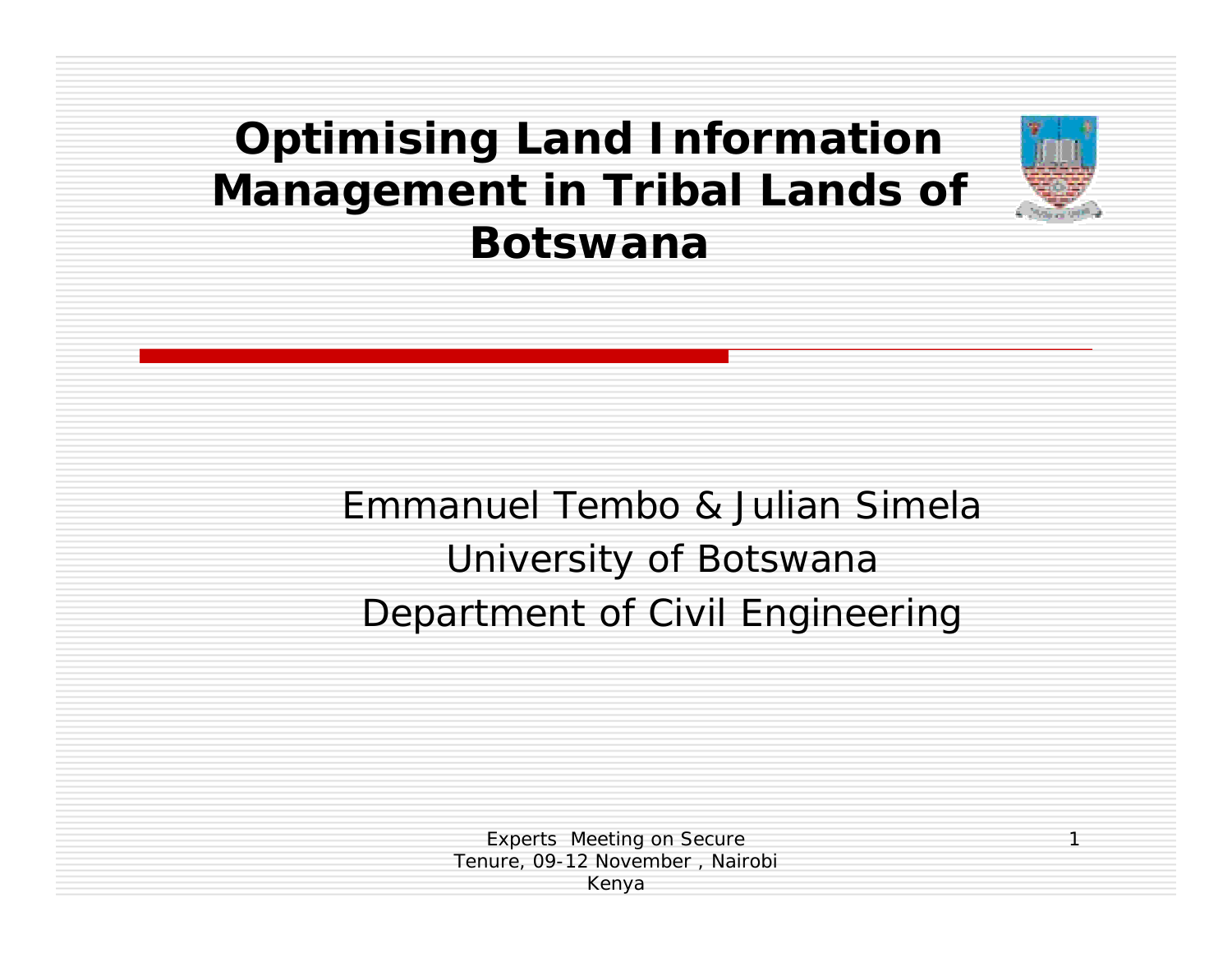# Outline of presentation



- o Administration of land in rural Botswana
- o The land information nexus
- o The Tribal Land Information System
- o Data collection to populate system
- o LIS Model
- o Conclusion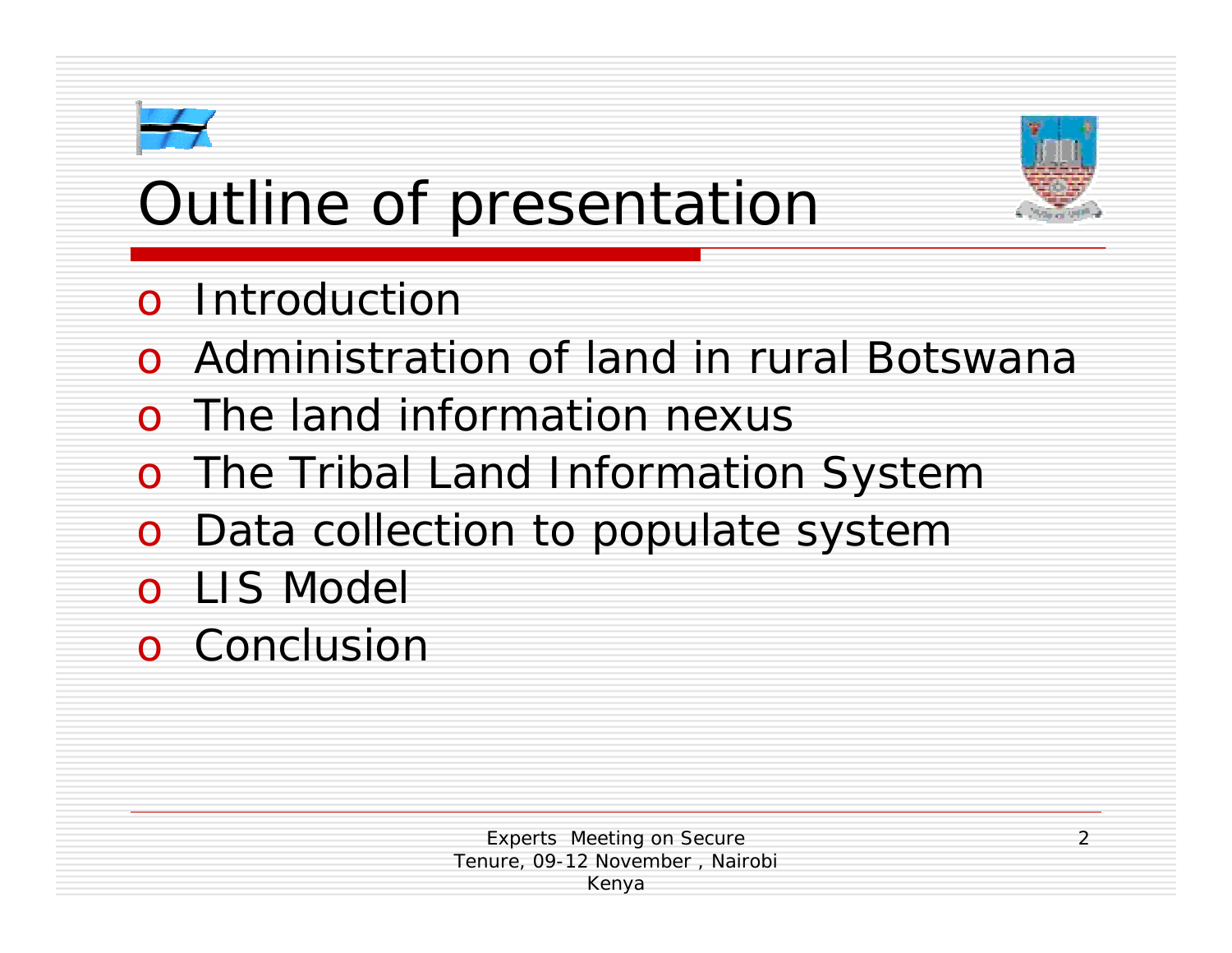### Introduction

- o Land forms the basis of any economic development and its proper management can only be achieved if information on the said land is available
- o Land information collection, however, has always been an expensive exercise and therefore in most areas in rural Botswana information is incomplete



3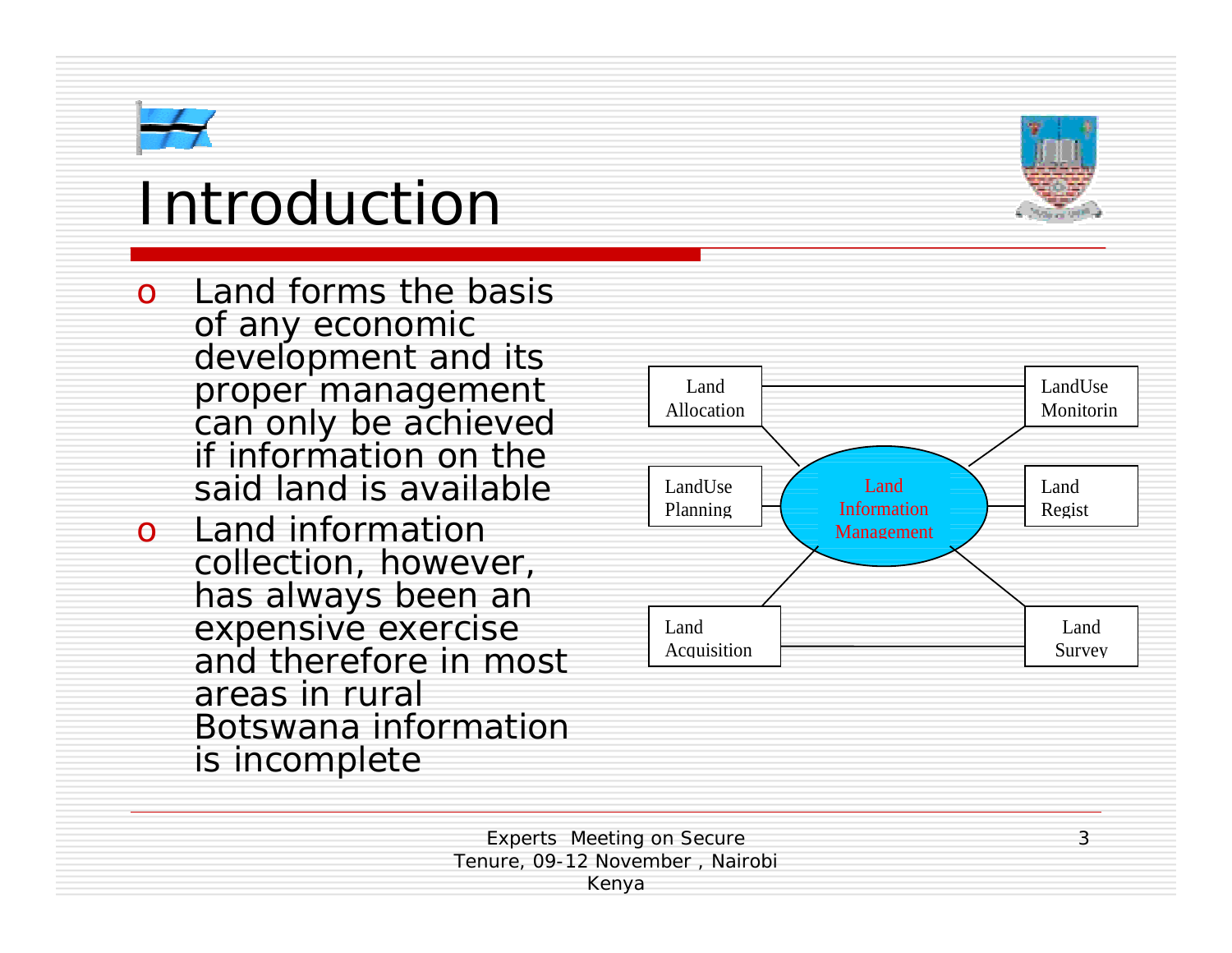#### Administration of land in tribal Land

o Tribal land is administered by Land Boards Governed by the Tribal Land Act o The Act governs access, use and disposal of 71% of land in Botswana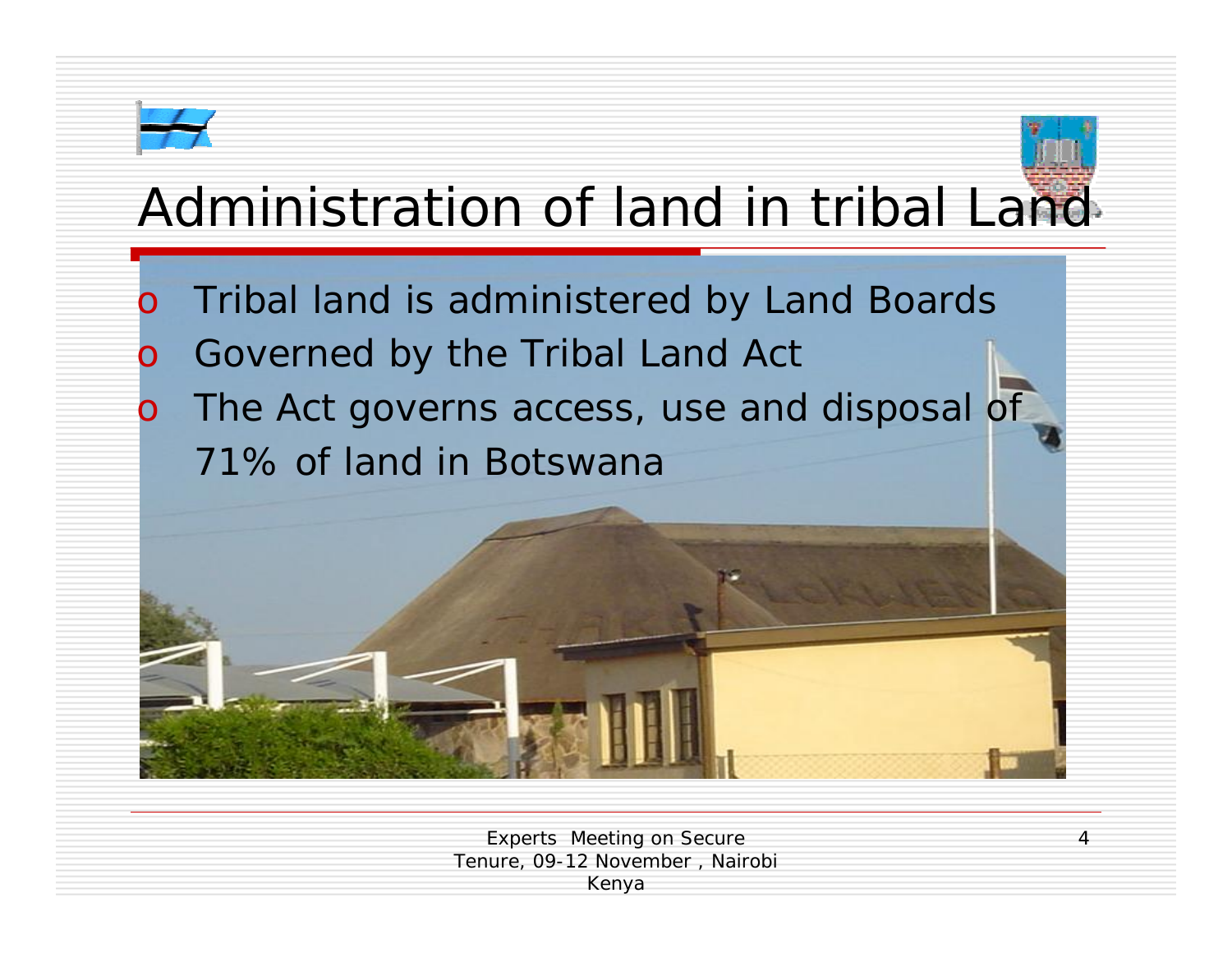

Tenure, 09-12 No vember , Nairobi Kenya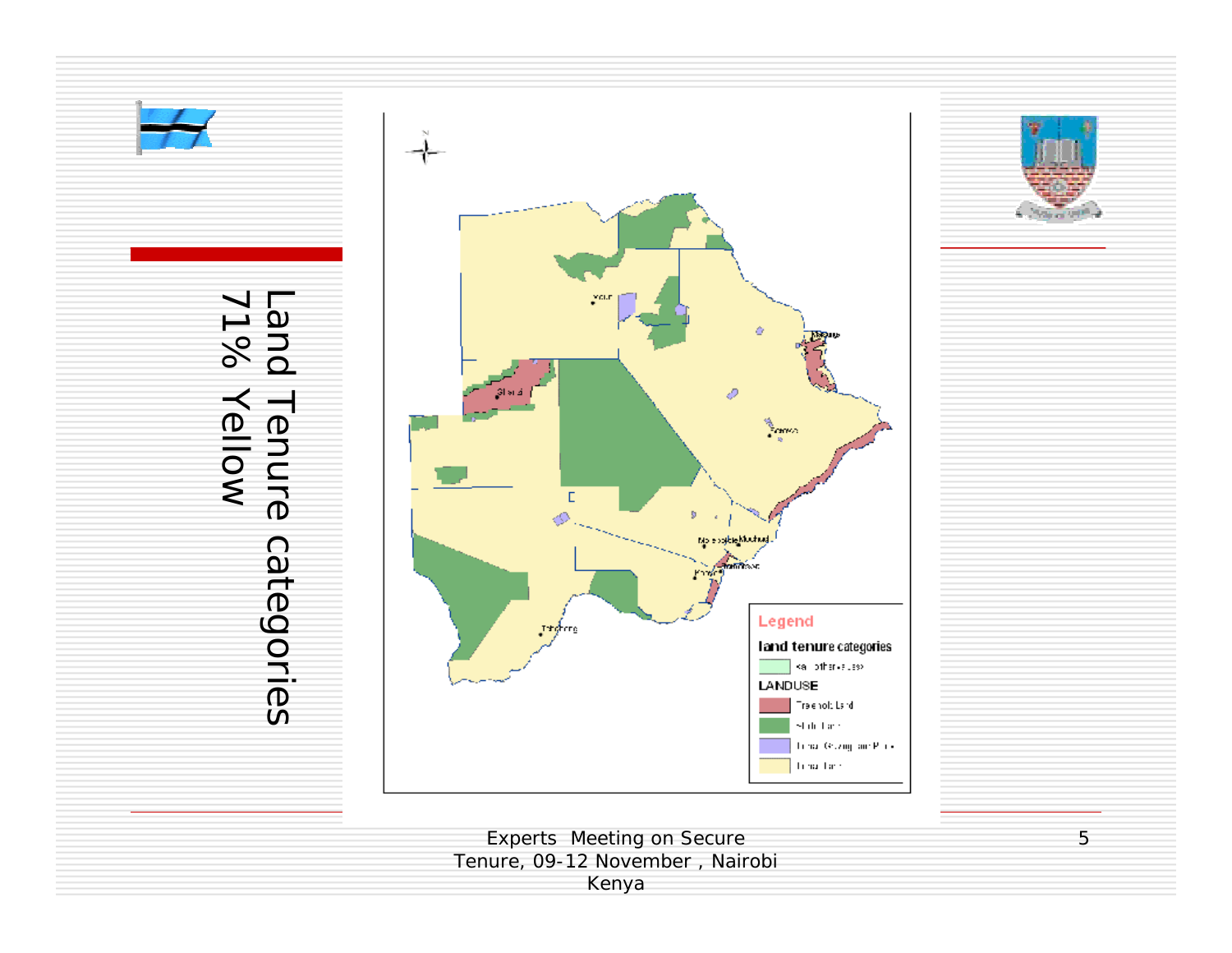

- o The granting of rights of us e of any land
- o The cancellation of any grant of any rights to us e any land
- o Hearing of a ppeals from, confirming or setting aside any d e cision of any subordinate land authority;
- o The imposition of restrictio n on the u se of tri bal land

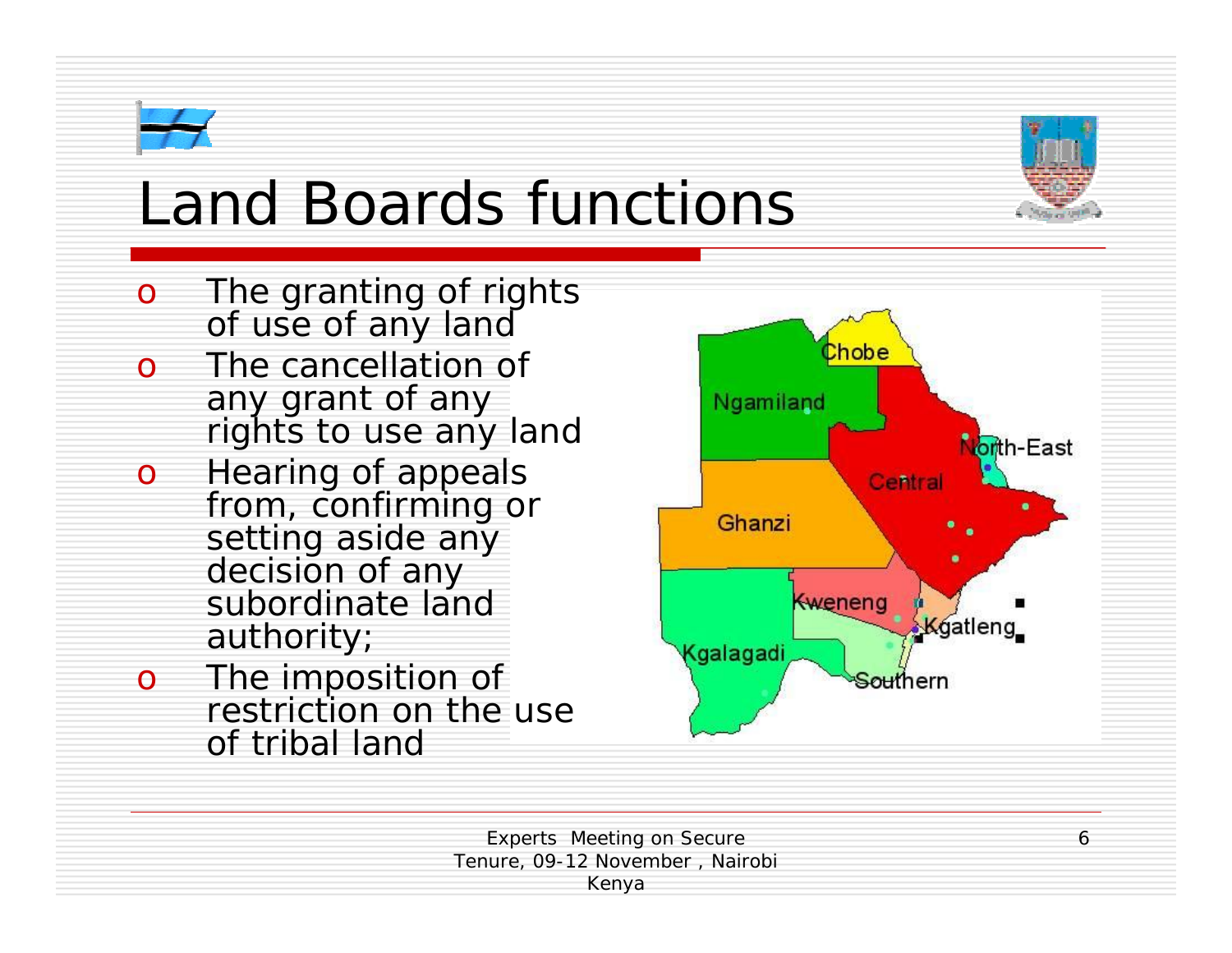## Problems



7

o Failure to deliver on the said functions

o Presidential Commission (2001) noted the poor state of records both in terms of land board minutes as well as the land inventory.

o Issues of land tenure affect how information is gathered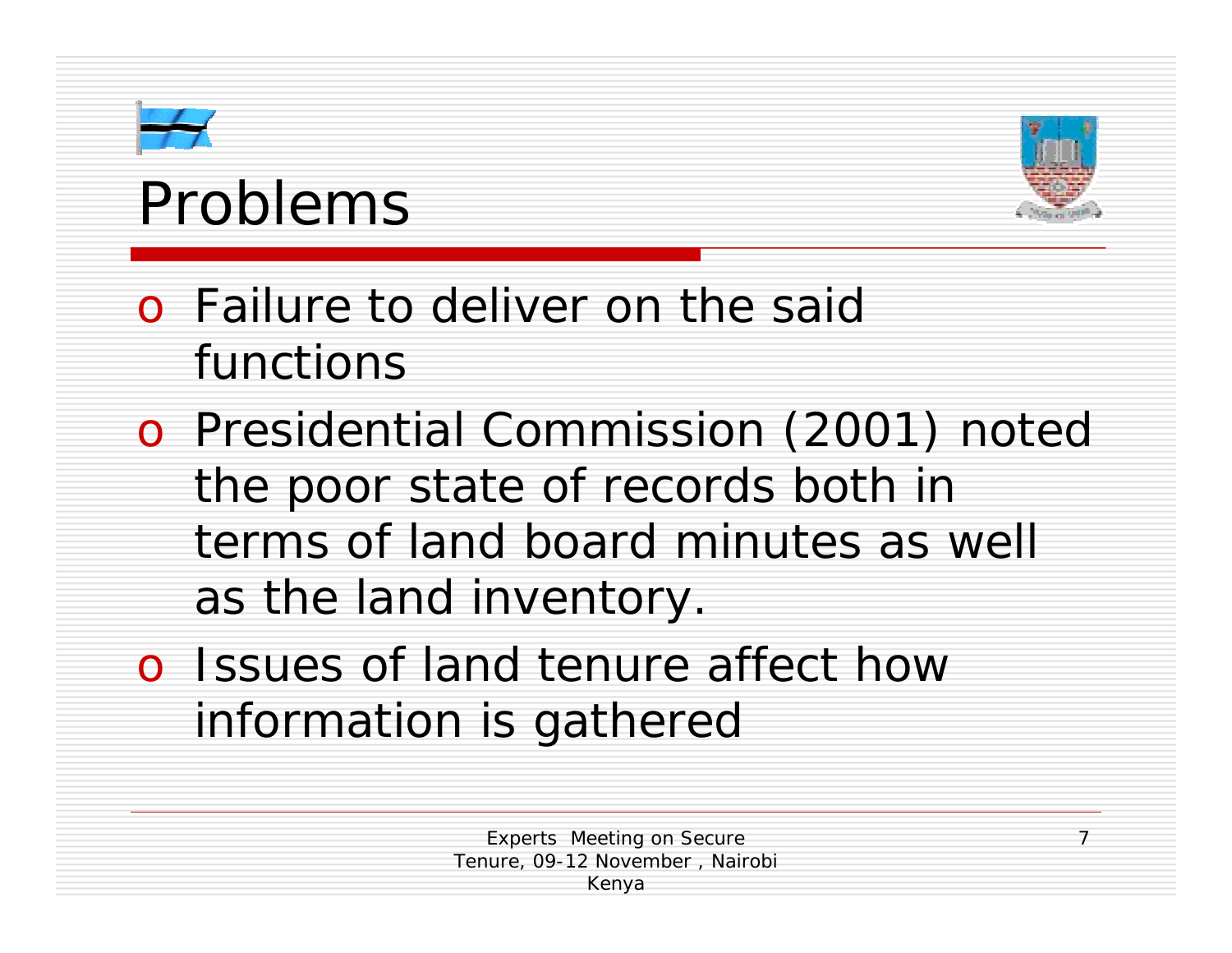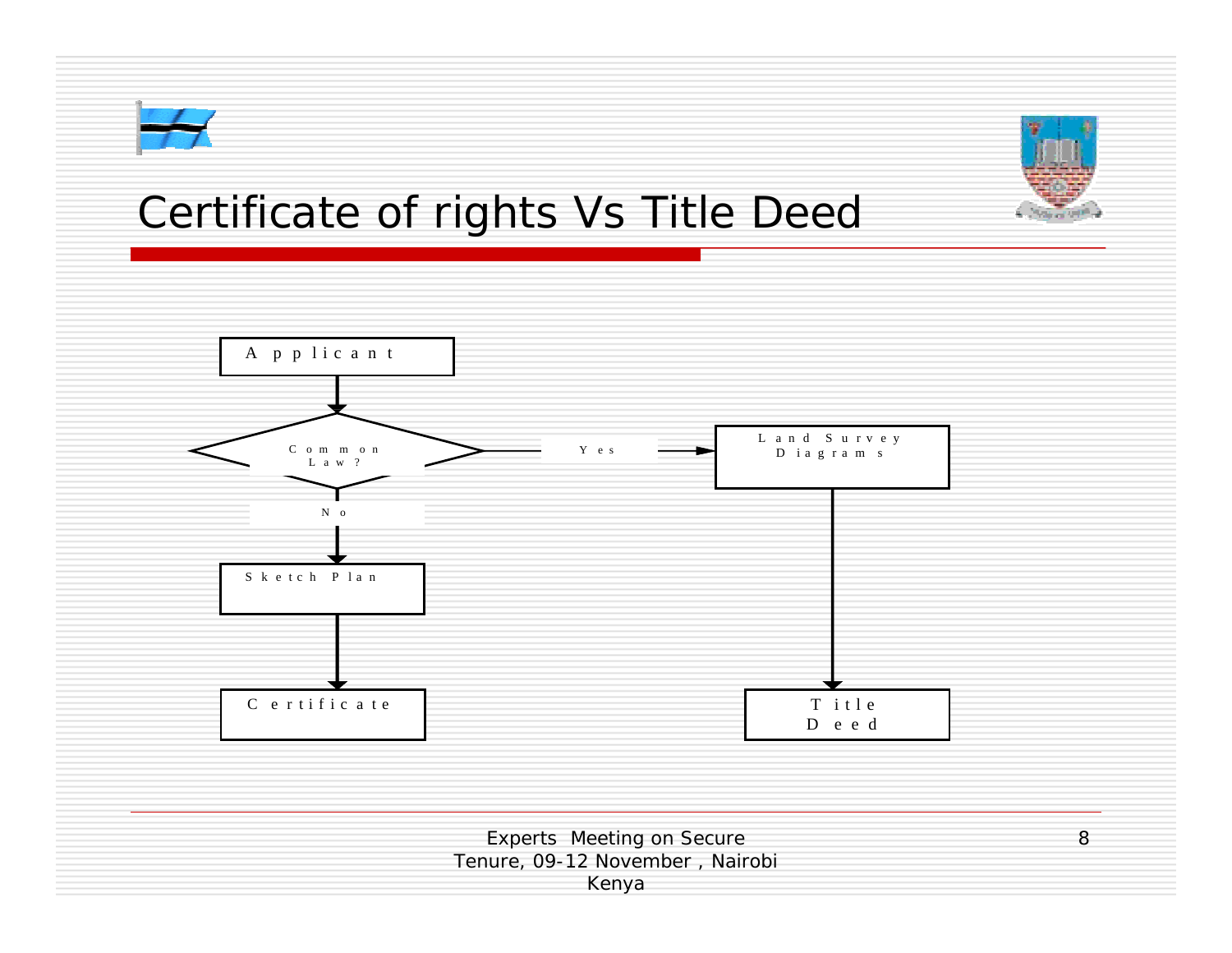### Development of the Tribal Land Information Systems

- o Previous attempts
	- n Maun-for physical planning
	- n Ramotswa- aerial photographs included
	- n Goodhope- integration of survey data with other data
	- n LYNSIS- Land Inventory for Tribal Areas of Botswana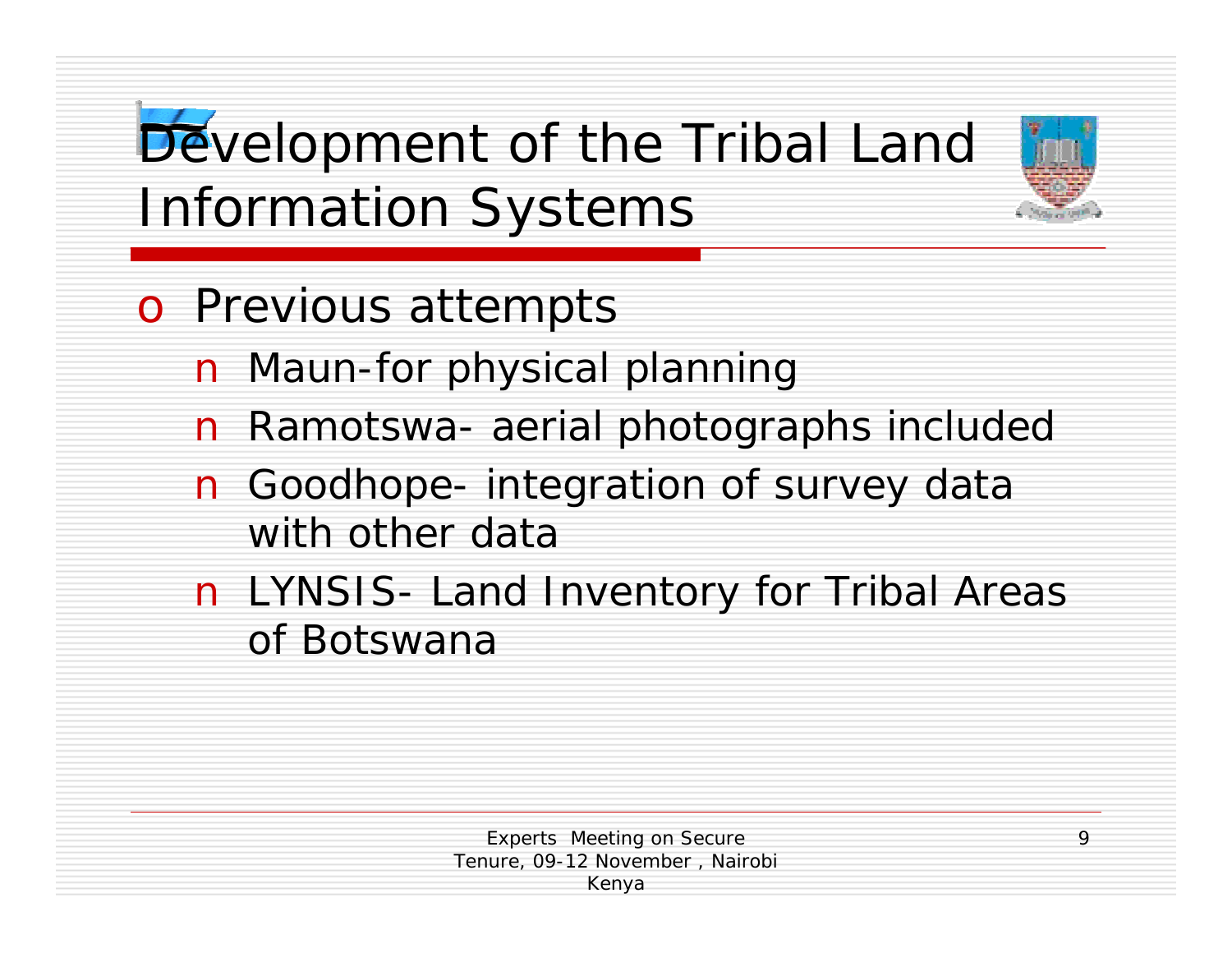# TLIMS



- o Tribal Land Integrated Management System would integrate land administration work.
- o The system is to have the following functionalities
	- n Land Use Plan,
	- **n** Process Plot Applications,
	- n Plot allocations,
	- n Change Land Use,
	- n Transfer Land Title, Plot Registration, Sub-Divisions, Sub-Leasing / Sub-Letting, Development Control / Compliance, Acquisition and Compensation, Adjudication and Land Board Revenue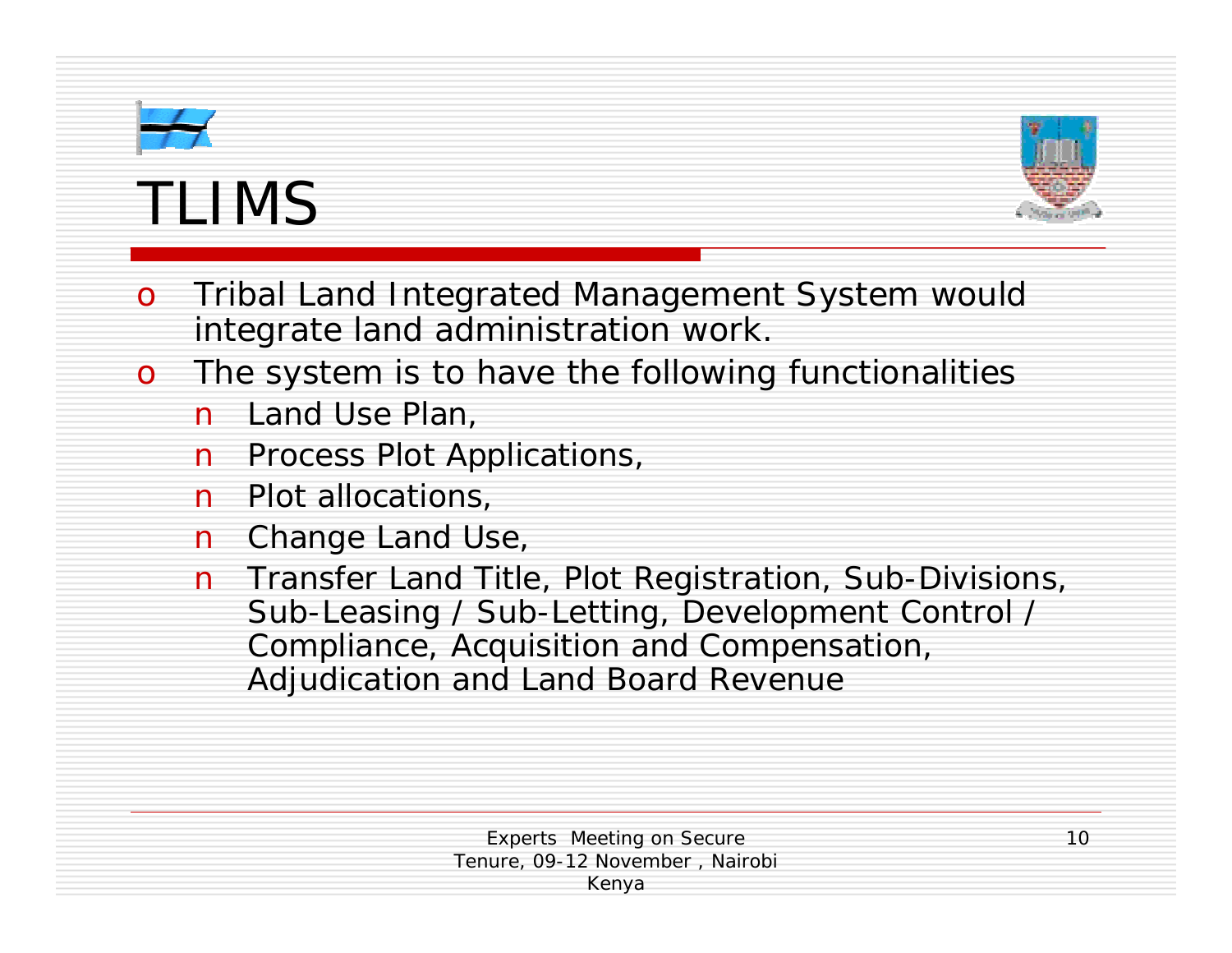# Data collection



o For system to work geographical and attribute data need to be collected n Defining Boundaries-includes adjudication n Attribute information- ownership, nature of use of the land and original us land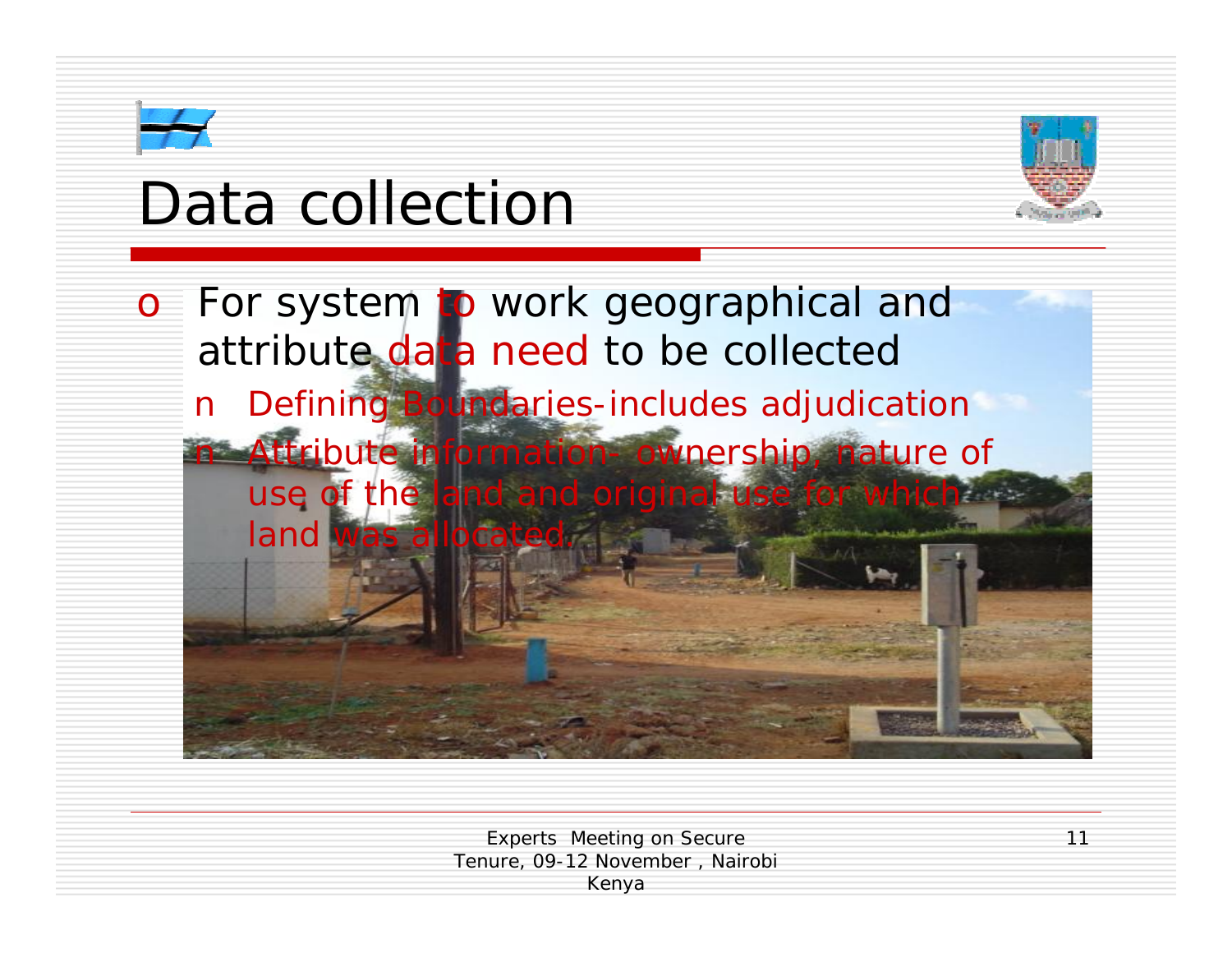## Defining Boundaries

- 1. Use of Orthophotos and DXF plans from Department of Surveys and Mapping- All major villages are being mapped at 1:5000
- 2. Land Registry data-owner, marital status etc

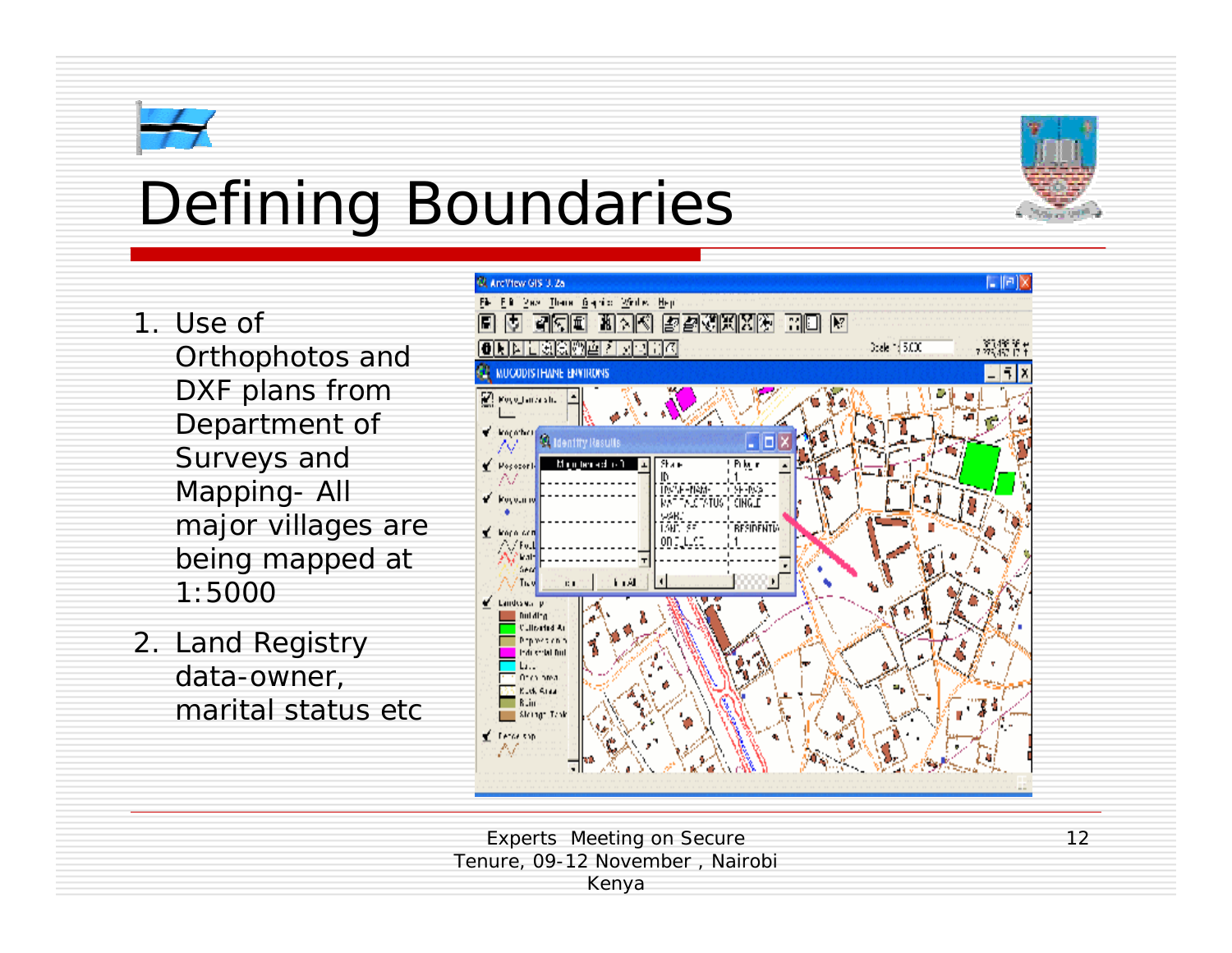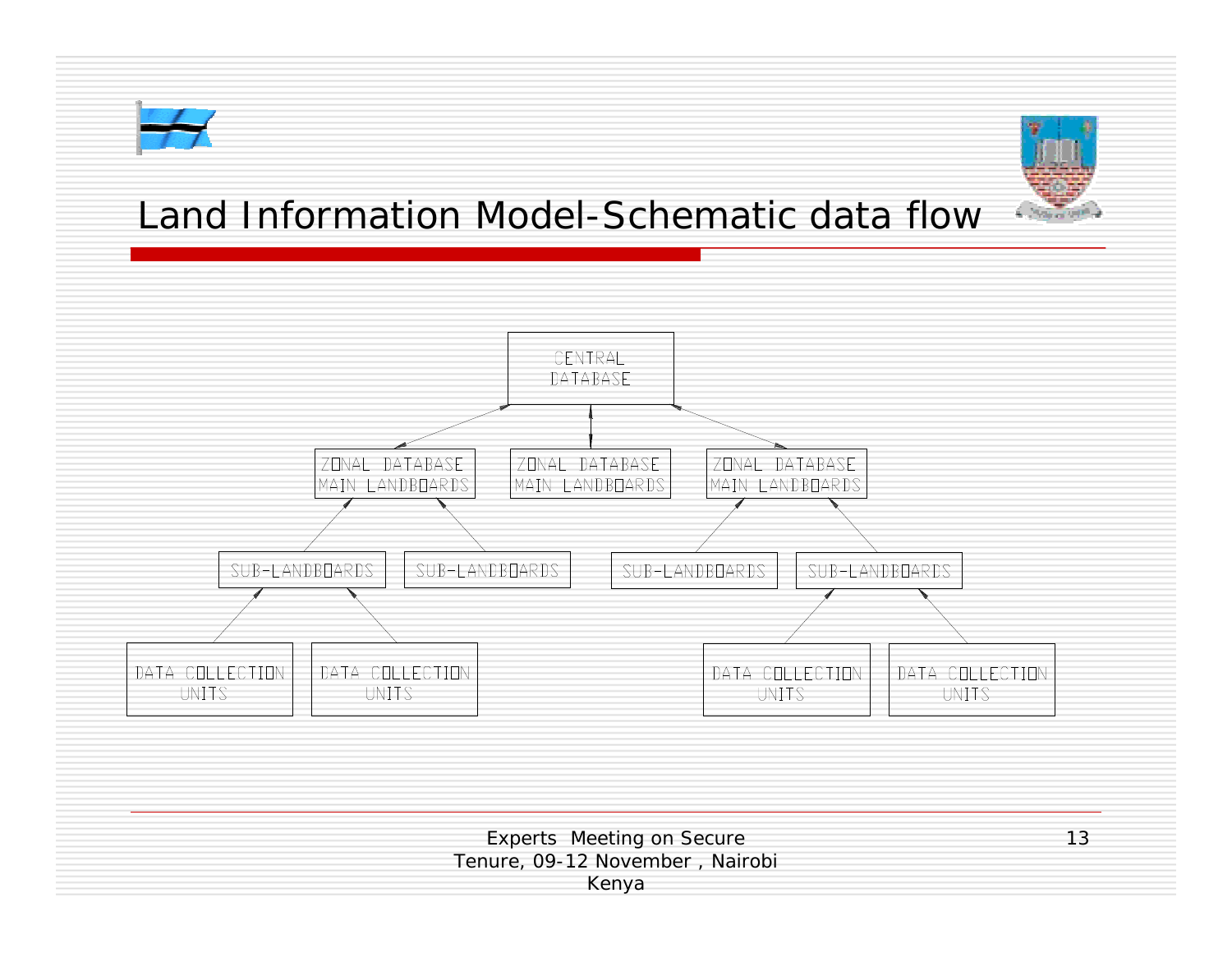

#### LIS Model